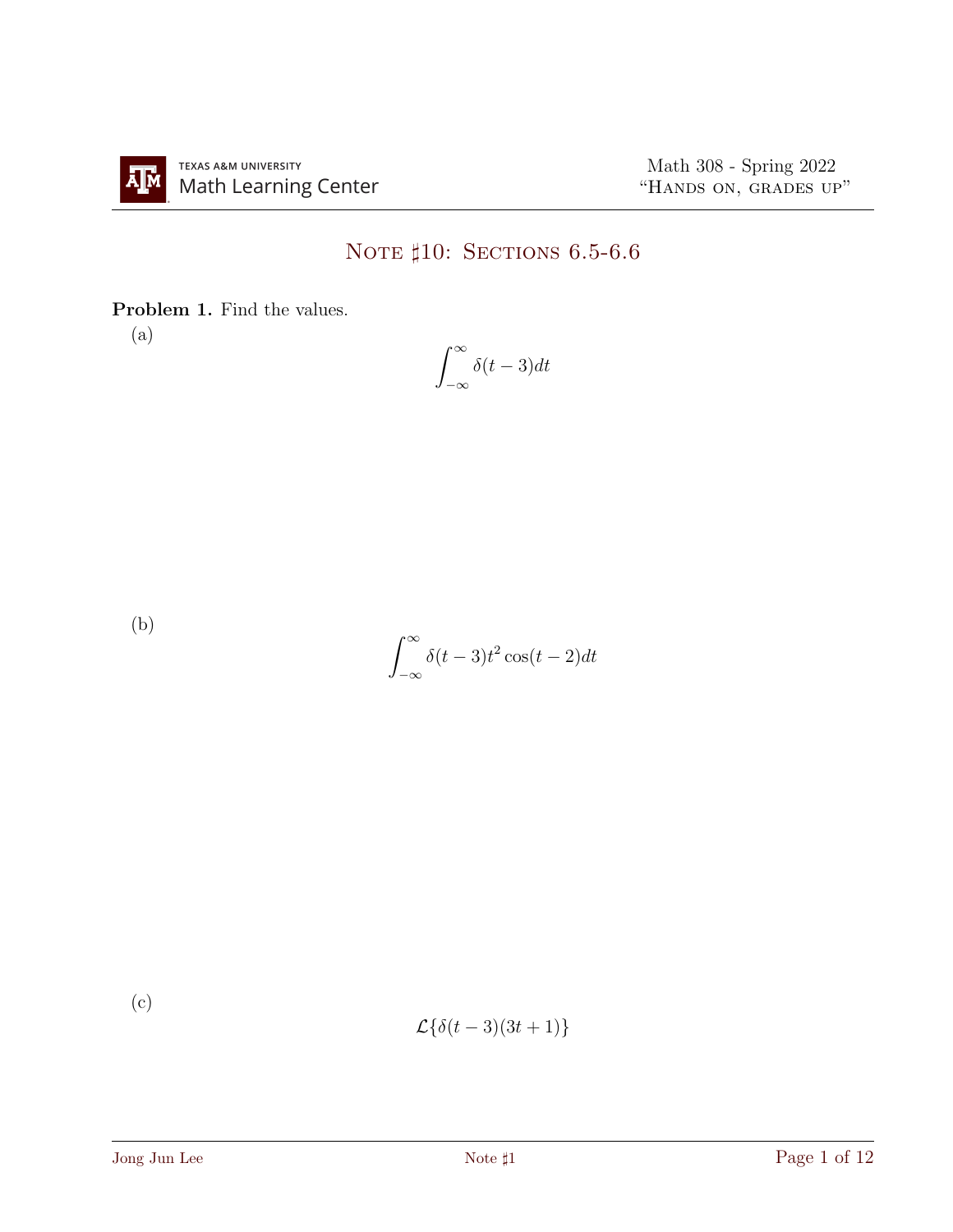Problem 2. Find the solution of the given initial value problem.

(a)

$$
y'' + y = \delta(t - 2\pi)\cos t; \quad y(0) = 0, \quad y'(0) = 1
$$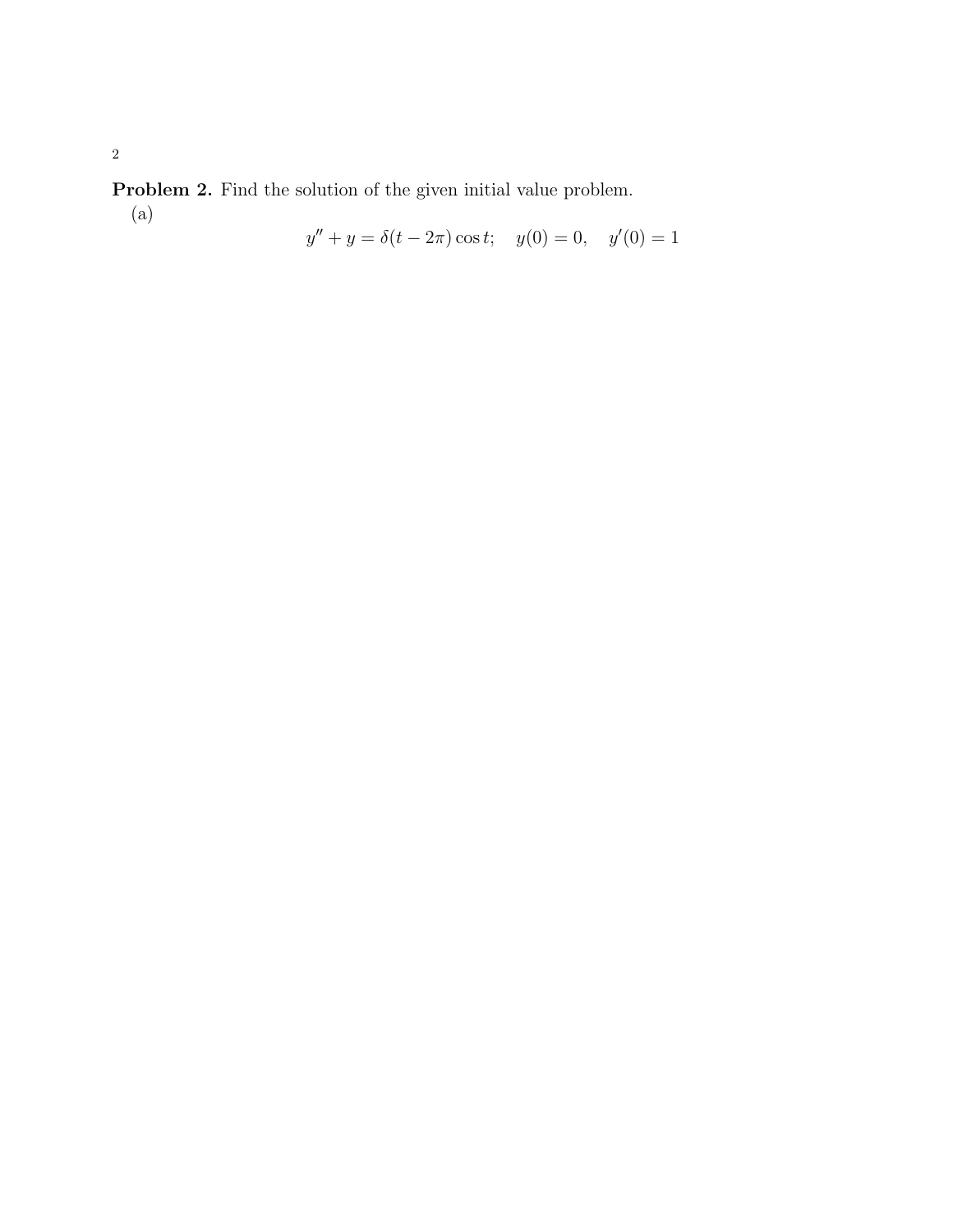(b)

$$
y'' + 2y' + 2y = \delta(t - \pi); \quad y(0) = 1, \quad y'(0) = 0
$$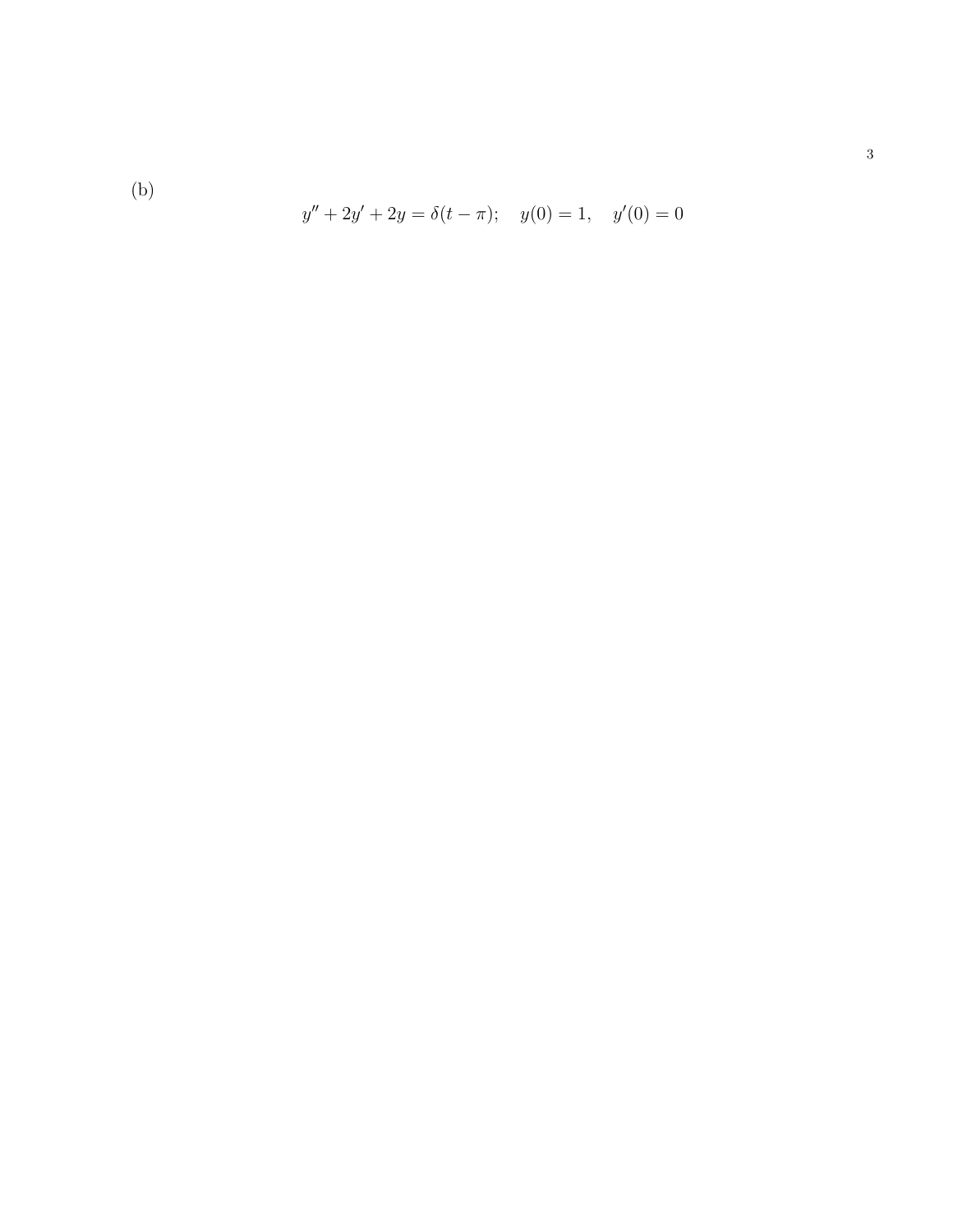Problem 3. (a) Find the Laplace transform of the given function.

$$
f(t) = \int_0^t (t - \tau)^2 \cos(2\tau) d\tau
$$

(b) Find the inverse Laplace transform of the given function by using the convolution theorem.

$$
F(s) = \frac{s}{(s+1)(s^2+4)}
$$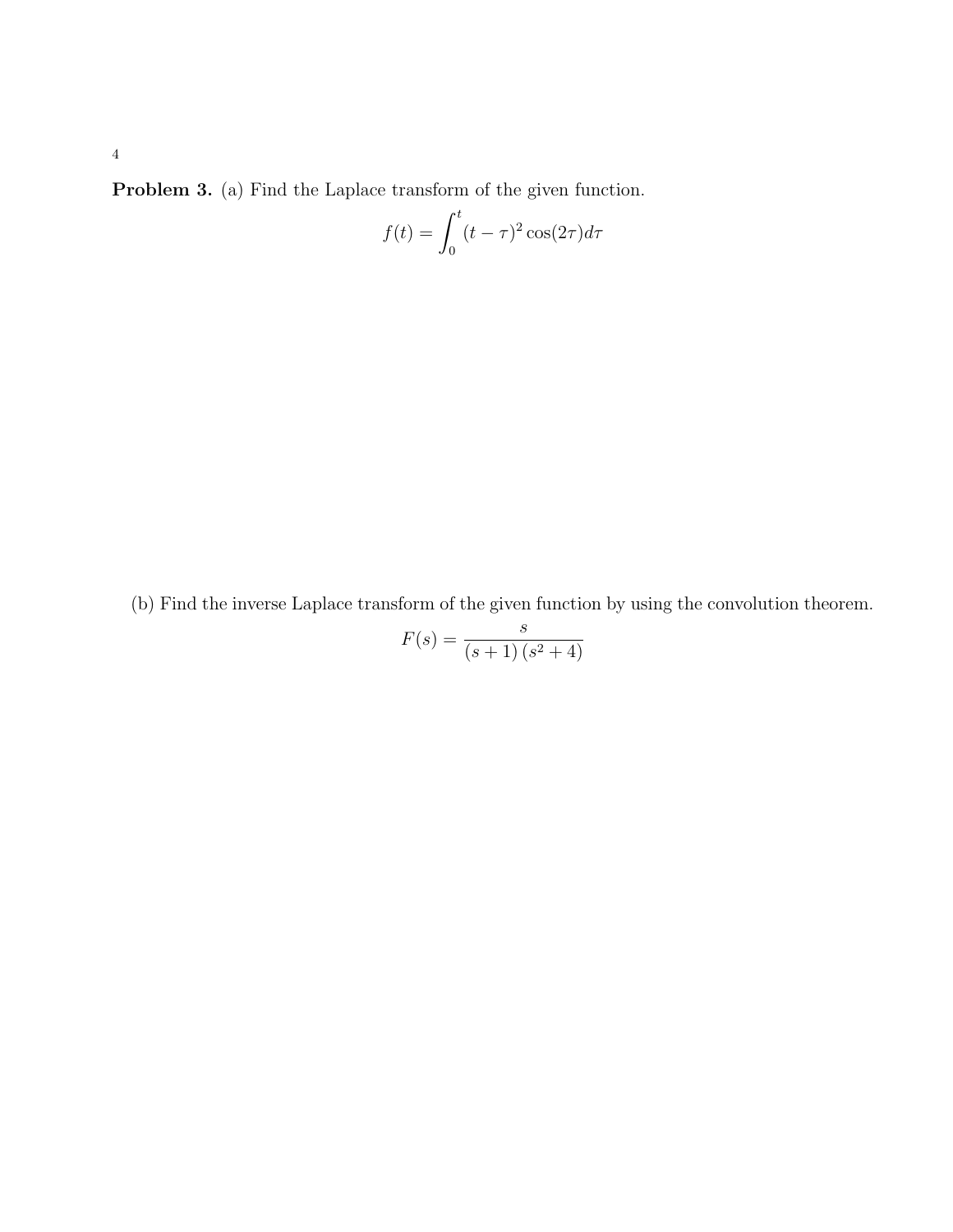Problem 4. Express the solution of the given initial value problem in terms of a convolution integral.

$$
y'' + 3y' + 2y = \cos(\alpha t); \quad y(0) = 1, \quad y'(0) = 0
$$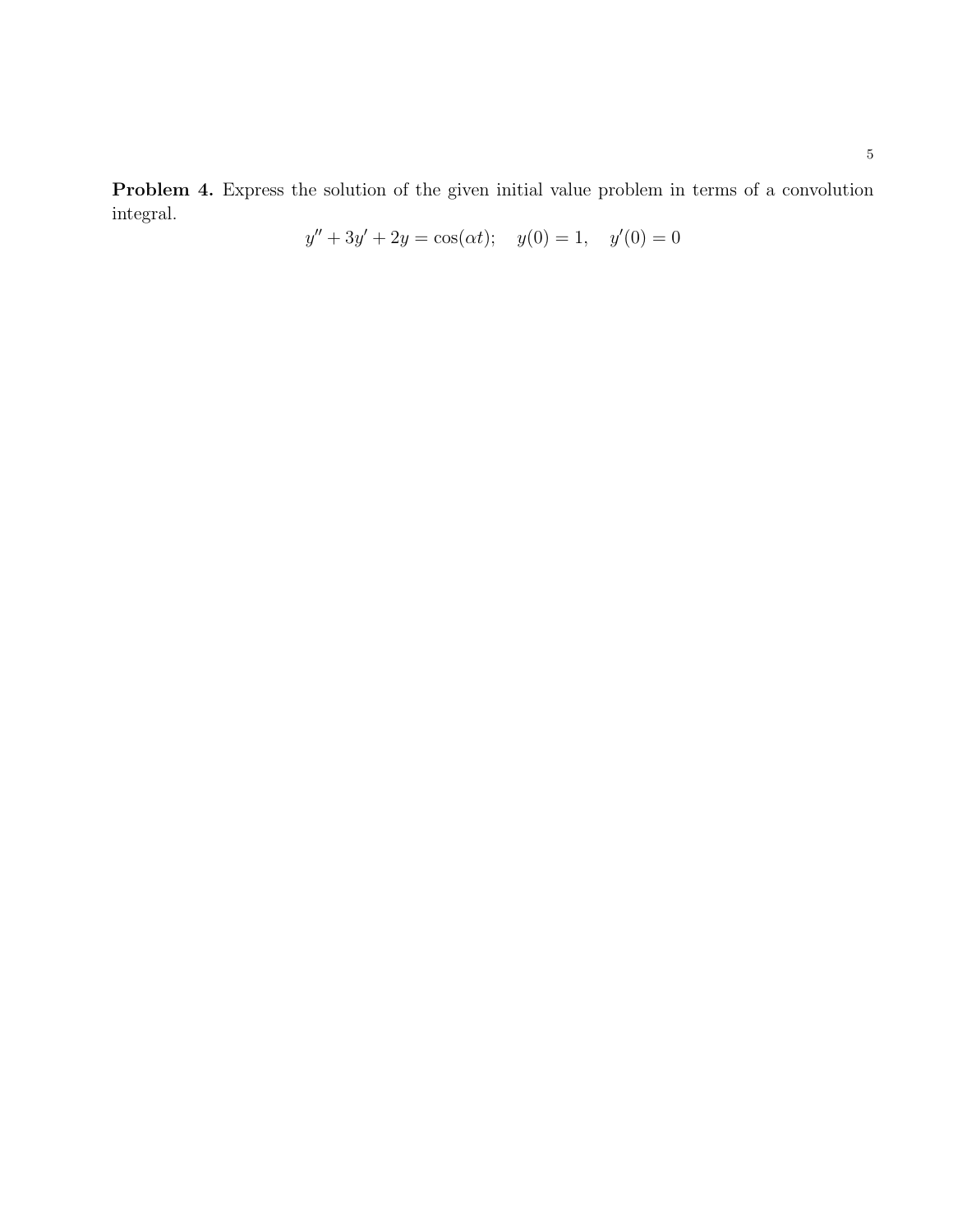## NOTE  $\sharp 10$ : Second Midterm Review

Problem 5. Find the solutions of the differential equations. (a)  $y'' - y' - 2y = 0$ 

(b)  $y'' + 6y' + 9y = 0$ 

(c) 
$$
y'' - 2y' + 5y = 0
$$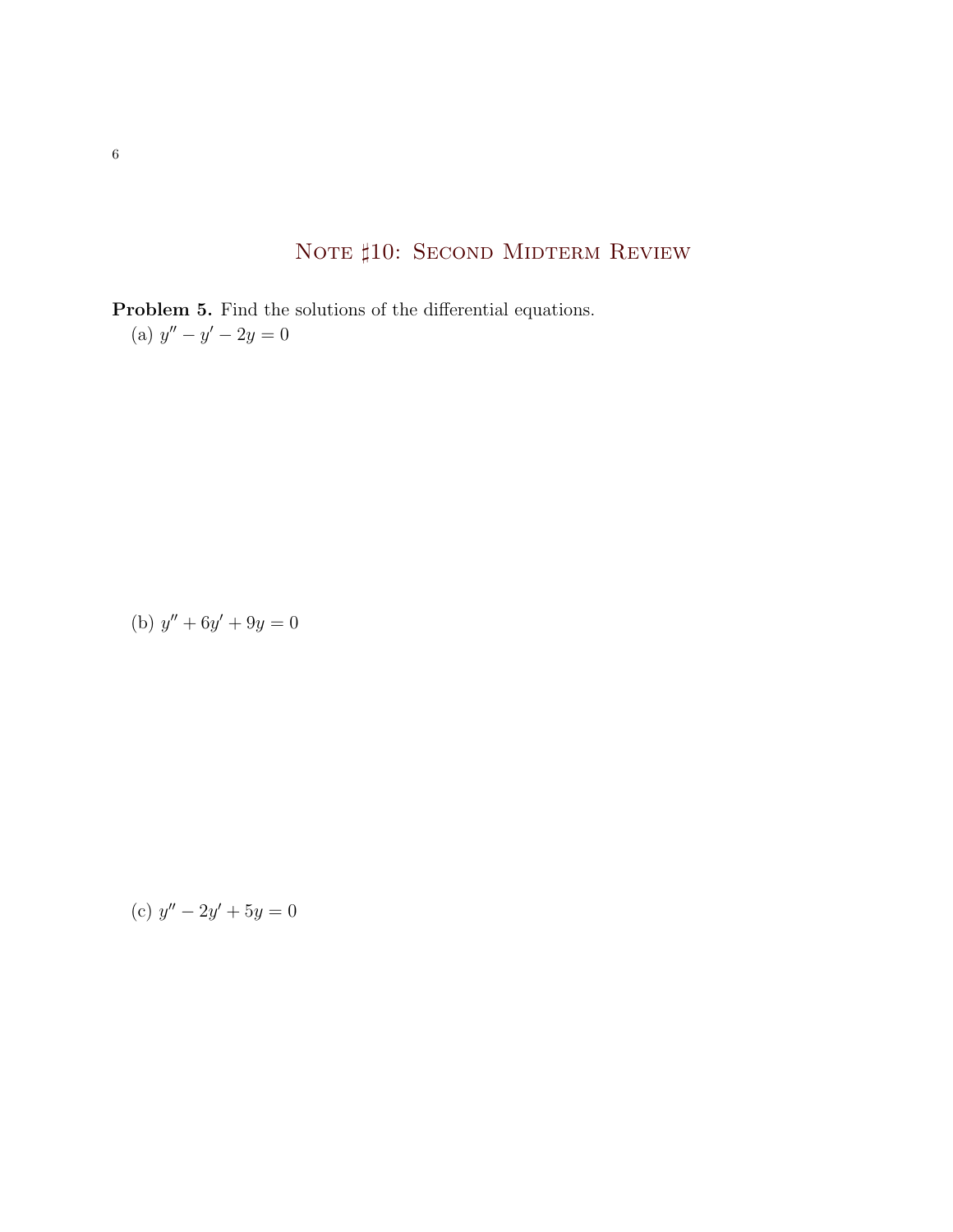Problem 6. Find the solution of the given initial value problem using the method of undetermined coefficients.

$$
y'' + y' - 2y = t^2 + 3e^t, \quad y(0) = 0, y'(0) = 2
$$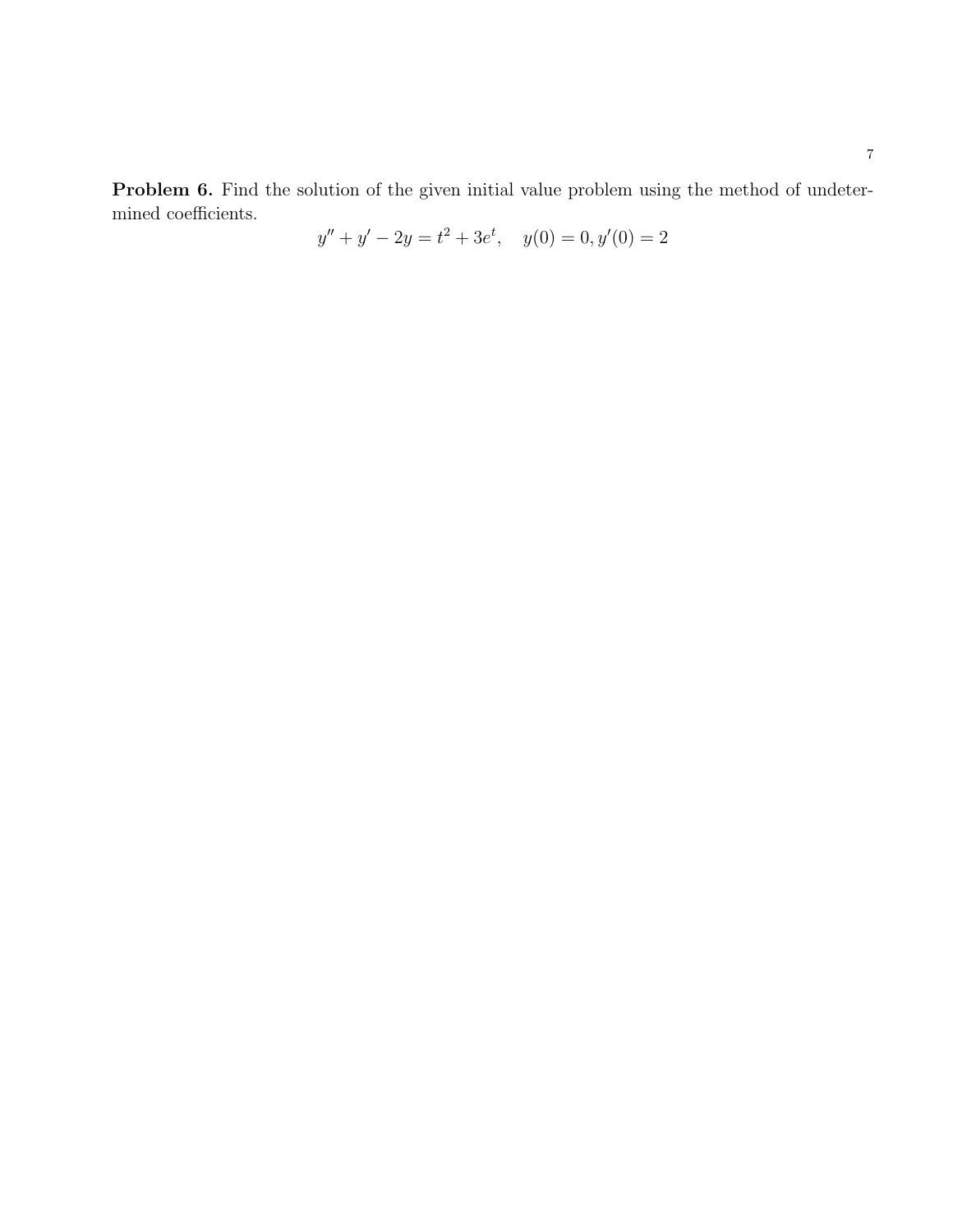Problem 7. Find the general solution of the given differential equation using the variation of parameters.

$$
y'' - 5y' + 6y = e^{-2t}
$$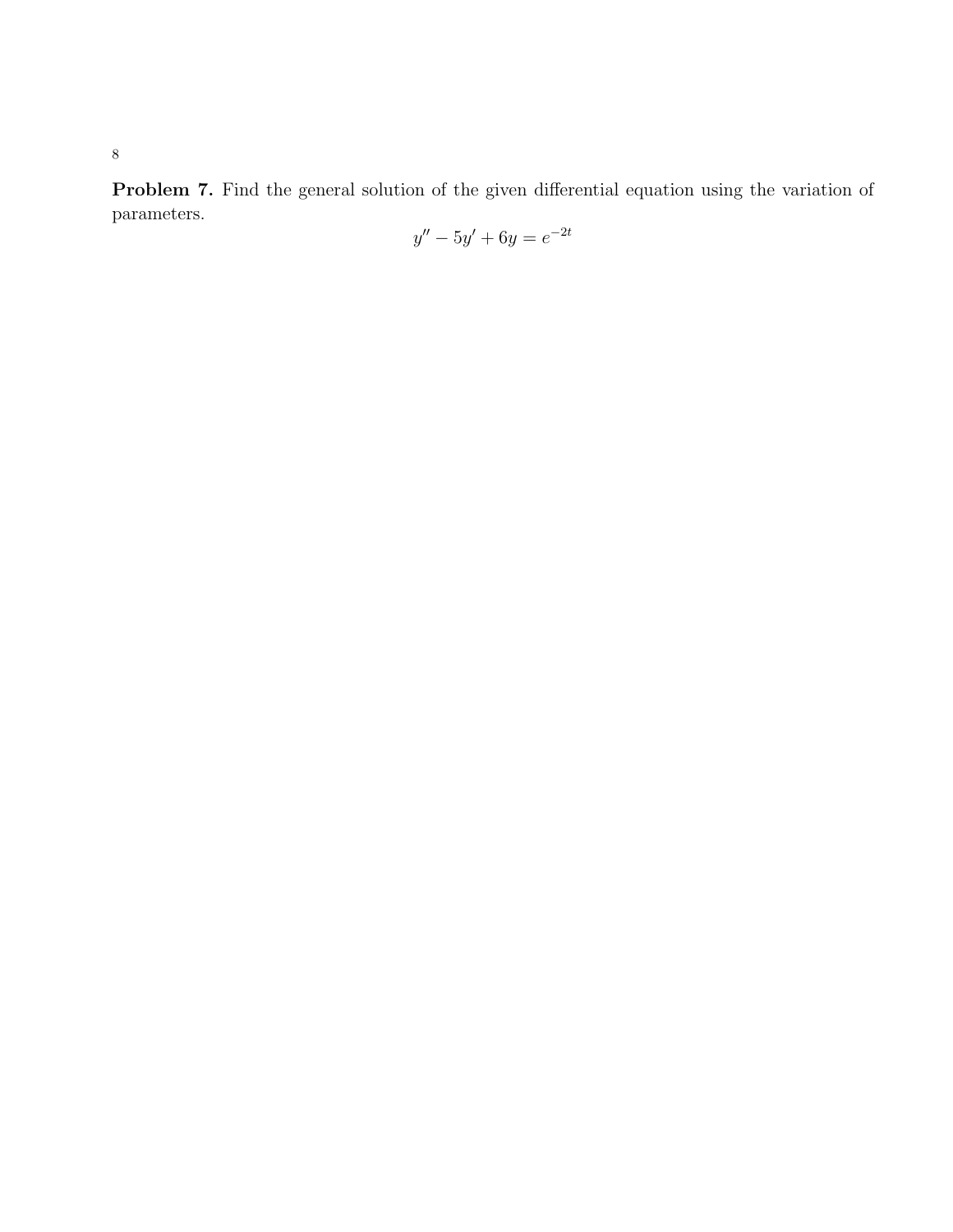Problem 8. A spring-mass system has a spring constant of  $3N/m$ . A mass of 2kg is attached to the spring, and the motion takes place in a viscous fluid that offers a resistance numerically equal to the magnitude of the instantaneous velocity. If the system is driven by an external force of (3 cos(3t)−2 sin(3t))N, determine the steady-state response. Express your answer in the form  $R \cos(\omega t - \delta)$ .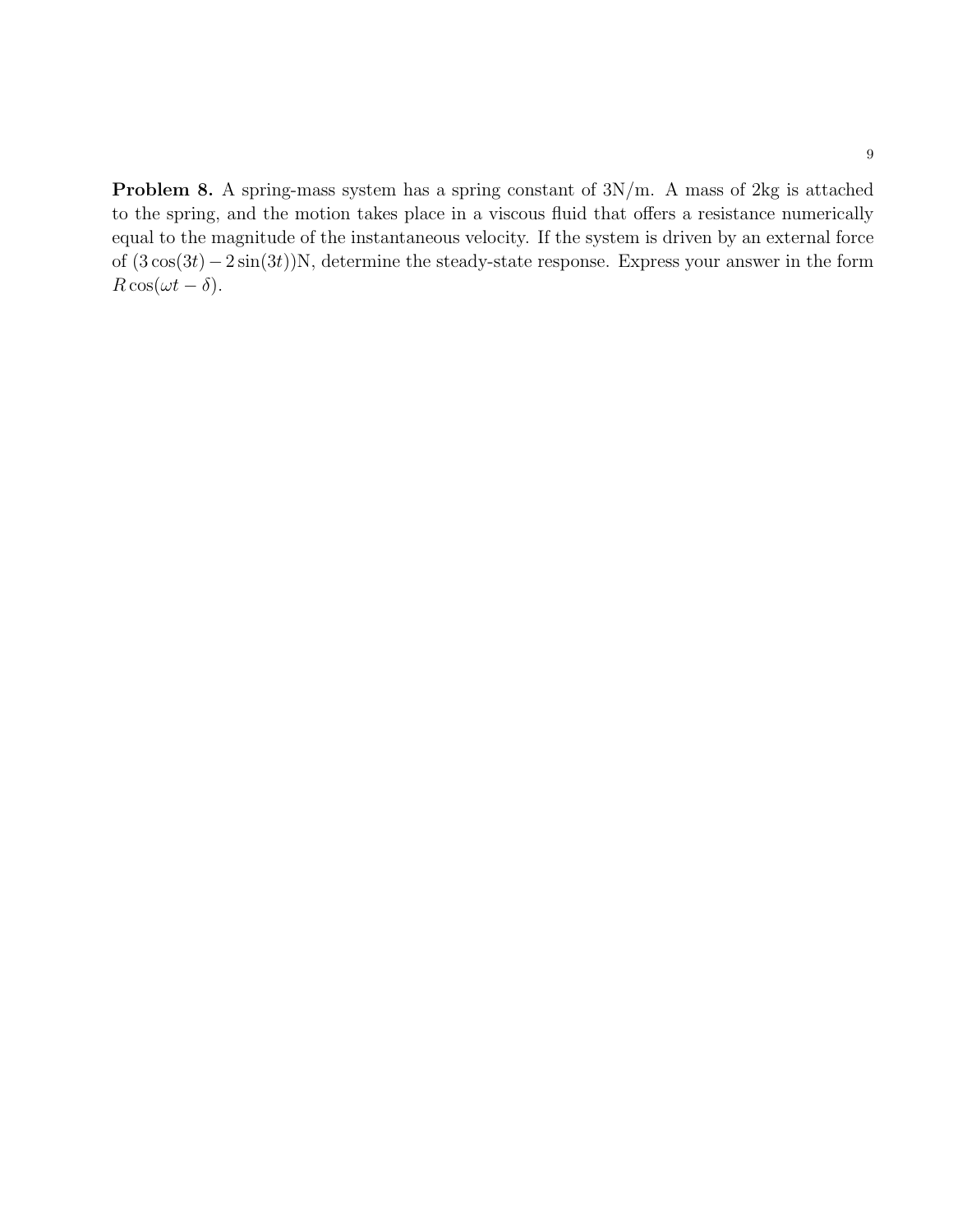Problem 9. Find the Laplace transform using the definition of the Laplace transform:

$$
f(t) = \begin{cases} 1, & 0 \le t < 5, \\ t, & 5 \le t \end{cases}
$$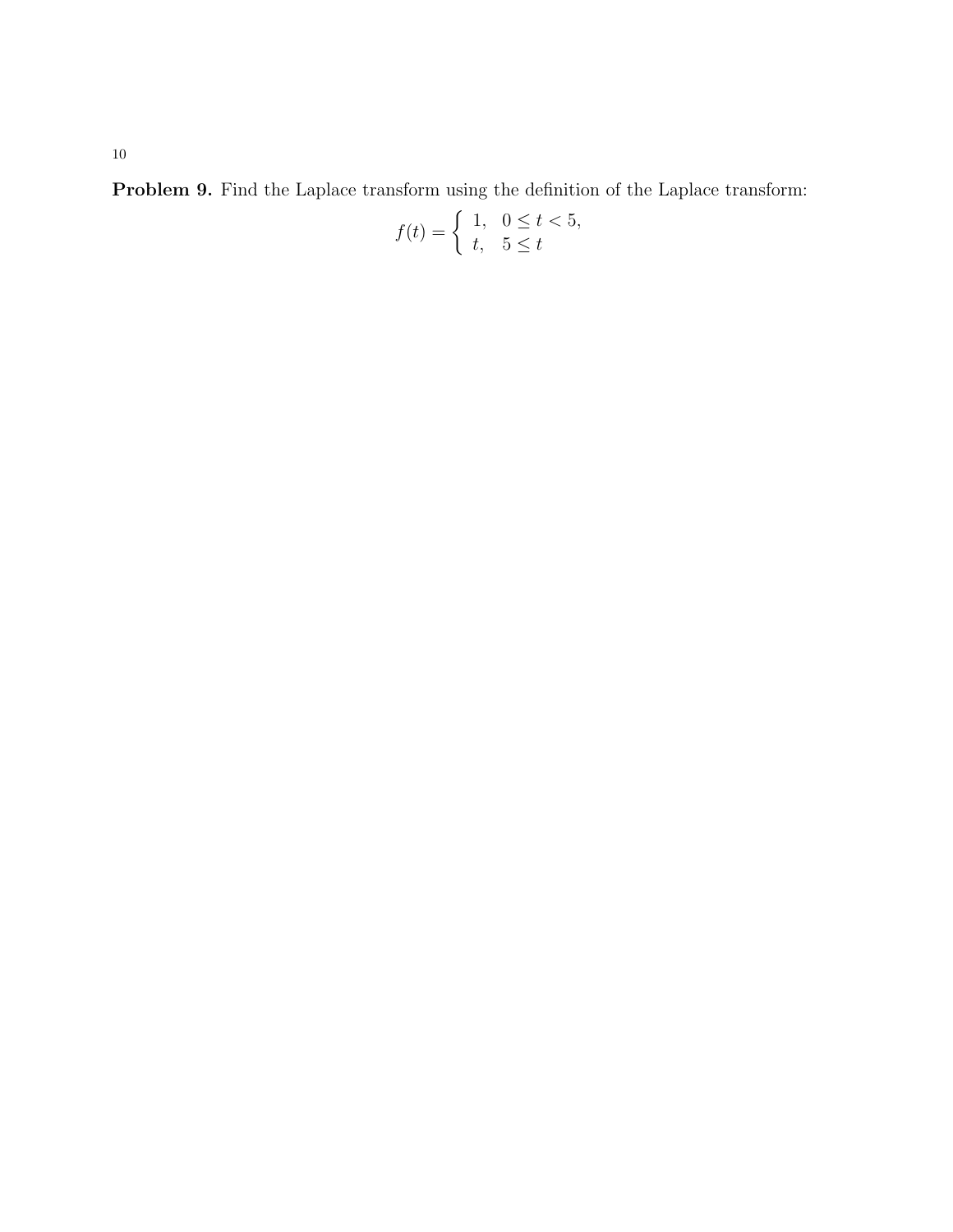**Problem 10.** Express  $f(t)$  in terms of the unit step function  $u_c(t)$  and find the Laplace transform.

$$
f(t) = \begin{cases} t, & 0 \le t < 2, \\ 7 - t, & 2 \le t < 5, \\ t^2, & 5 \le t \end{cases}
$$